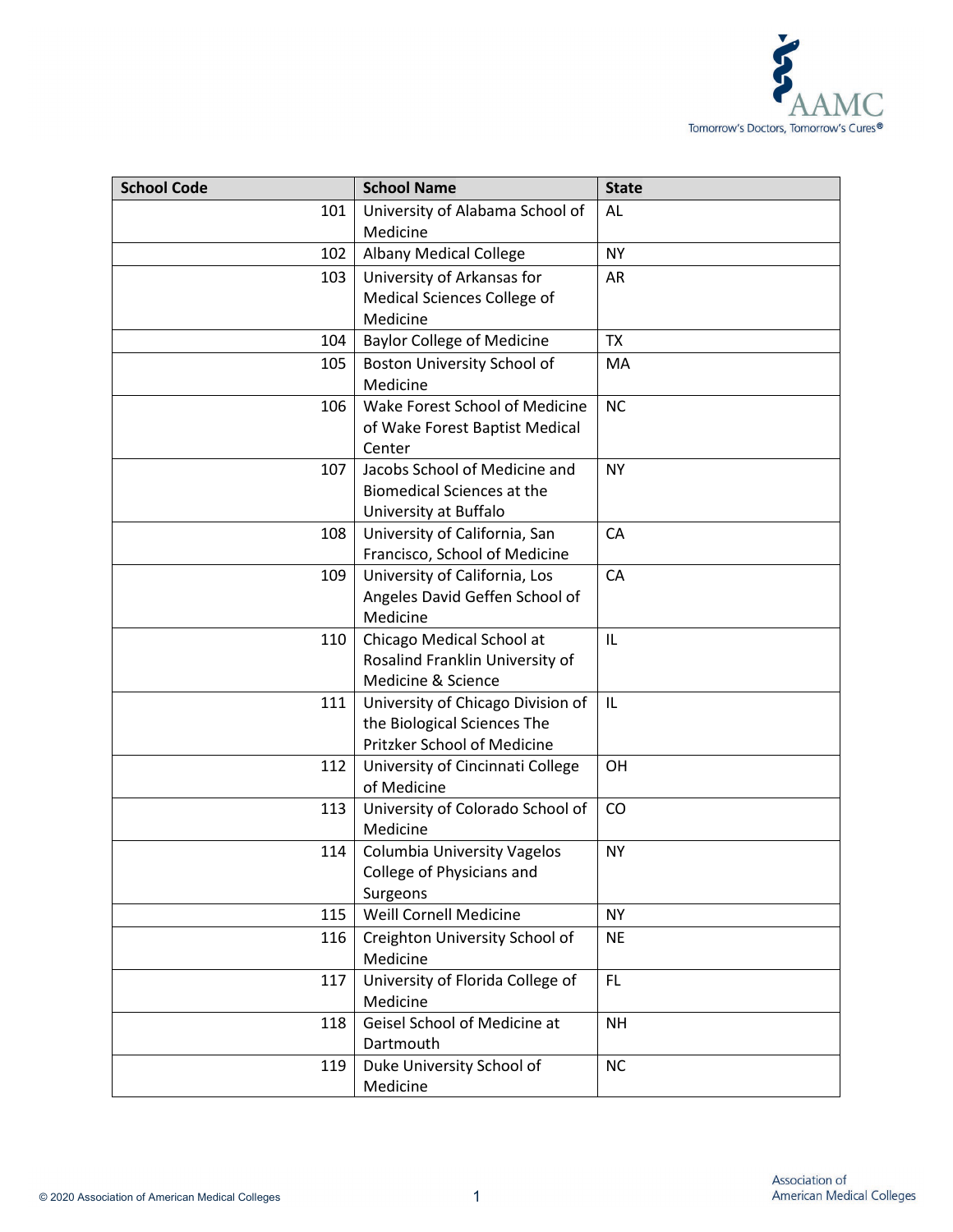

| 120 | Albert Einstein College of         | <b>NY</b> |
|-----|------------------------------------|-----------|
|     | Medicine                           |           |
| 121 | Emory University School of         | GA        |
|     | Medicine                           |           |
| 122 | Georgetown University School       | <b>DC</b> |
|     | of Medicine                        |           |
| 123 | George Washington University       | <b>DC</b> |
|     | School of Medicine and Health      |           |
|     | Sciences                           |           |
| 124 | Medical College of Georgia at      | GA        |
|     | <b>Augusta University</b>          |           |
| 126 | <b>Harvard Medical School</b>      | MA        |
| 127 | Howard University College of       | DC        |
|     | Medicine                           |           |
| 128 | University of Illinois College of  | IL        |
|     | Medicine                           |           |
| 129 | Indiana University School of       | IN        |
|     | Medicine                           |           |
| 130 | University of California, Irvine,  | CA        |
|     | <b>School of Medicine</b>          |           |
| 131 | University of Iowa Roy J. and      | IA        |
|     | Lucille A. Carver College of       |           |
|     | Medicine                           |           |
| 132 | Sidney Kimmel Medical College      | PA        |
|     | at Thomas Jefferson University     |           |
| 133 | Johns Hopkins University School    | <b>MD</b> |
|     | of Medicine                        |           |
| 134 | University of Kansas School of     | <b>KS</b> |
|     | Medicine                           |           |
| 135 | University of Kentucky College     | KY        |
|     | of Medicine                        |           |
| 136 | State University of New York       | <b>NY</b> |
|     | Downstate Medical Center           |           |
|     | <b>College of Medicine</b>         |           |
| 137 | Louisiana State University         | LA        |
|     | School of Medicine in New          |           |
|     | Orleans                            |           |
| 138 | University of Louisville School of | KY        |
|     | Medicine                           |           |
| 139 | Loyola University Chicago          | IL        |
|     | <b>Stritch School of Medicine</b>  |           |
| 140 | University of Miami Leonard M.     | <b>FL</b> |
|     | Miller School of Medicine          |           |
| 141 | Medical College of Wisconsin       | WI        |
|     |                                    |           |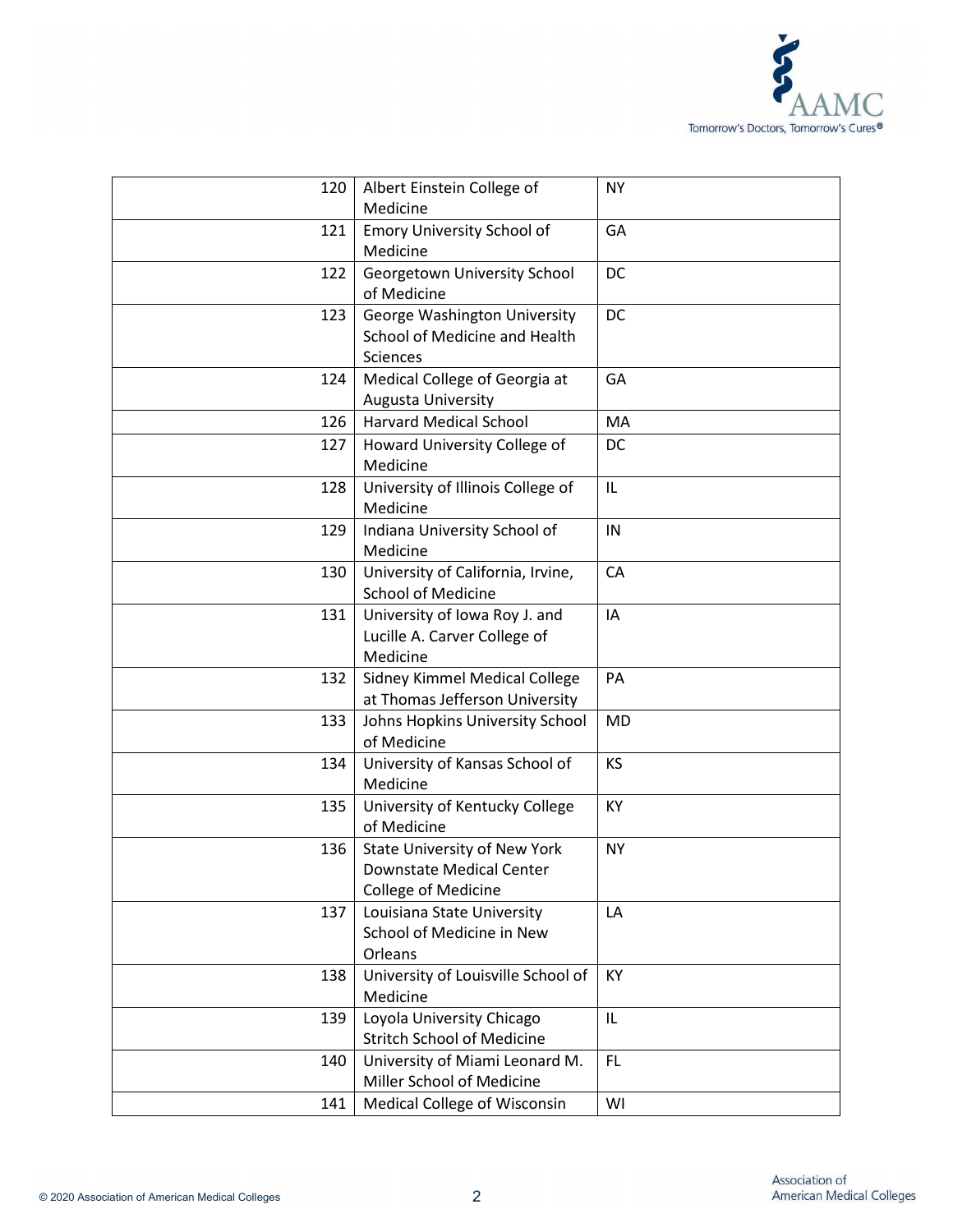

| 142 | University of Maryland School<br>of Medicine                                                                                  | MD        |
|-----|-------------------------------------------------------------------------------------------------------------------------------|-----------|
| 143 | Loma Linda University School of<br>Medicine                                                                                   | CA        |
| 144 | <b>Meharry Medical College</b>                                                                                                | <b>TN</b> |
| 145 | University of Michigan Medical<br>School                                                                                      | MI        |
| 146 | University of Minnesota<br><b>Medical School</b>                                                                              | <b>MN</b> |
| 147 | University of Mississippi School<br>of Medicine                                                                               | <b>MS</b> |
| 148 | University of Missouri-Columbia<br><b>School of Medicine</b>                                                                  | <b>MO</b> |
| 149 | University of Nebraska College<br>of Medicine                                                                                 | <b>NE</b> |
| 150 | University of New Mexico<br><b>School of Medicine</b>                                                                         | <b>NM</b> |
| 151 | <b>New York Medical College</b>                                                                                               | <b>NY</b> |
| 152 | New York University Grossman<br><b>School of Medicine</b>                                                                     | <b>NY</b> |
| 153 | University of North Carolina at<br>Chapel Hill School of Medicine                                                             | <b>NC</b> |
| 154 | University of North Dakota<br>School of Medicine and Health<br>Sciences                                                       | <b>ND</b> |
| 155 | Northwestern University The<br>Feinberg School of Medicine                                                                    | IL        |
| 156 | Ohio State University College of<br>Medicine                                                                                  | OH        |
| 157 | University of Oklahoma College<br>of Medicine                                                                                 | OK        |
| 158 | Oregon Health & Science<br>University School of Medicine                                                                      | OR        |
| 159 | Perelman School of Medicine at<br>the University of Pennsylvania                                                              | PA        |
| 160 | The University of Texas Health<br>Science Center at San Antonio<br>Joe R. and Teresa Lozano Long<br><b>School of Medicine</b> | <b>TX</b> |
| 161 | University of Puerto Rico School<br>of Medicine                                                                               | PR        |
| 162 | University of Pittsburgh School<br>of Medicine                                                                                | PA        |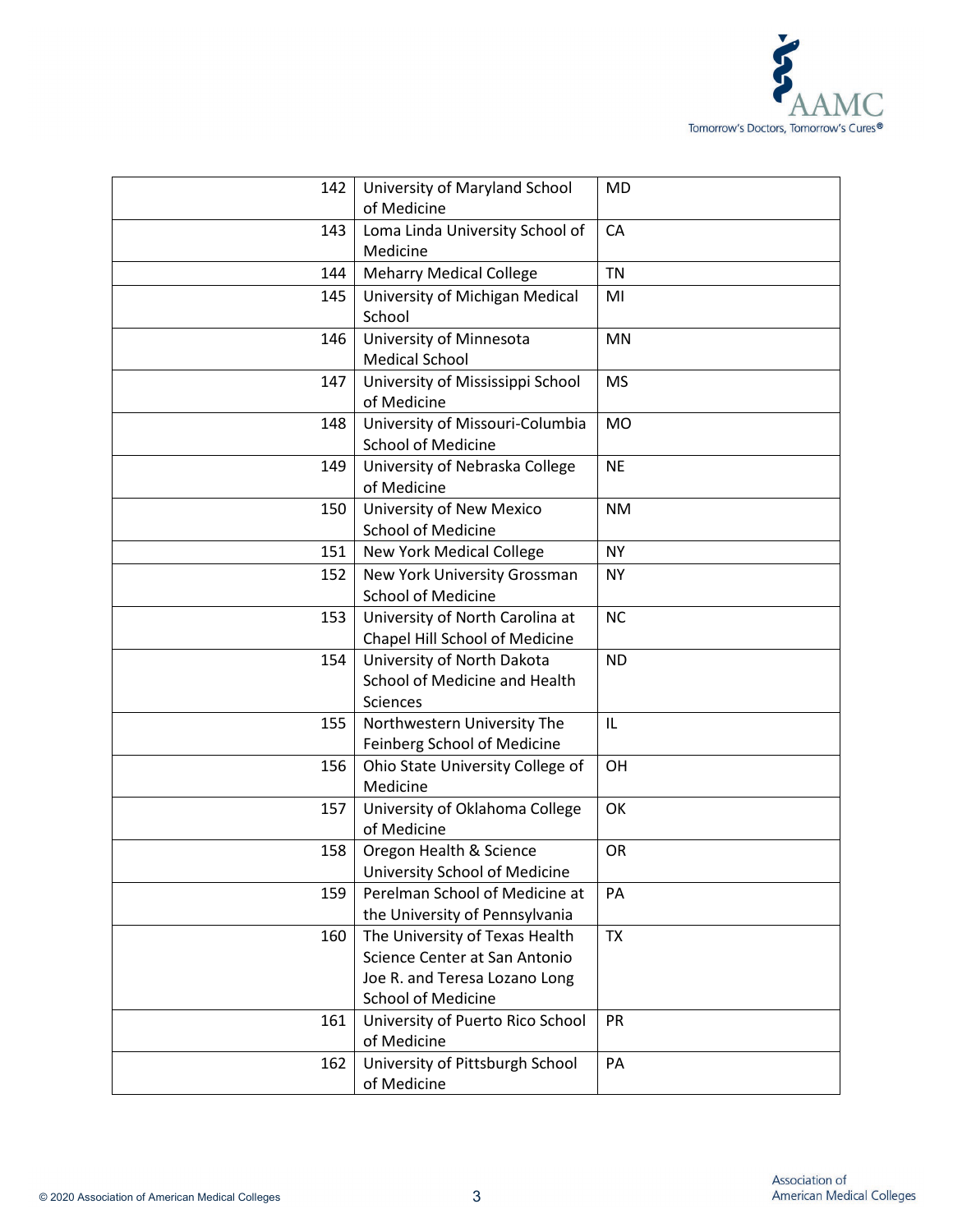

| 163 | University of Rochester School<br>of Medicine and Dentistry                 | <b>NY</b> |
|-----|-----------------------------------------------------------------------------|-----------|
| 164 | Saint Louis University School of<br>Medicine                                | <b>MO</b> |
| 165 | Medical University of South<br>Carolina College of Medicine                 | <b>SC</b> |
| 166 | University of South Dakota,<br>Sanford School of Medicine                   | SD        |
| 167 | Keck School of Medicine of the<br>University of Southern<br>California      | CA        |
| 168 | University of Texas<br>Southwestern Medical School                          | <b>TX</b> |
| 169 | Stanford University School of<br>Medicine                                   | CA        |
| 170 | <b>Rutgers New Jersey Medical</b><br>School                                 | <b>NJ</b> |
| 171 | State University of New York<br><b>Upstate Medical University</b>           | <b>NY</b> |
| 172 | Lewis Katz School of Medicine<br>at Temple University                       | PA        |
| 173 | University of Tennessee Health<br>Science Center College of<br>Medicine     | <b>TN</b> |
| 174 | University of Texas Medical<br><b>Branch School of Medicine</b>             | <b>TX</b> |
| 175 | Tufts University School of<br>Medicine                                      | MA        |
| 176 | Tulane University School of<br>Medicine                                     | LA        |
| 177 | University of Utah School of<br>Medicine                                    | UT        |
| 178 | Vanderbilt University School of<br>Medicine                                 | <b>TN</b> |
| 179 | Robert Larner, M.D., College of<br>Medicine at the University of<br>Vermont | VT        |
| 180 | Rutgers, Robert Wood Johnson<br><b>Medical School</b>                       | NJ        |
| 181 | University of Virginia School of<br>Medicine                                | VA        |
| 182 | Virginia Commonwealth<br>University School of Medicine                      | VA        |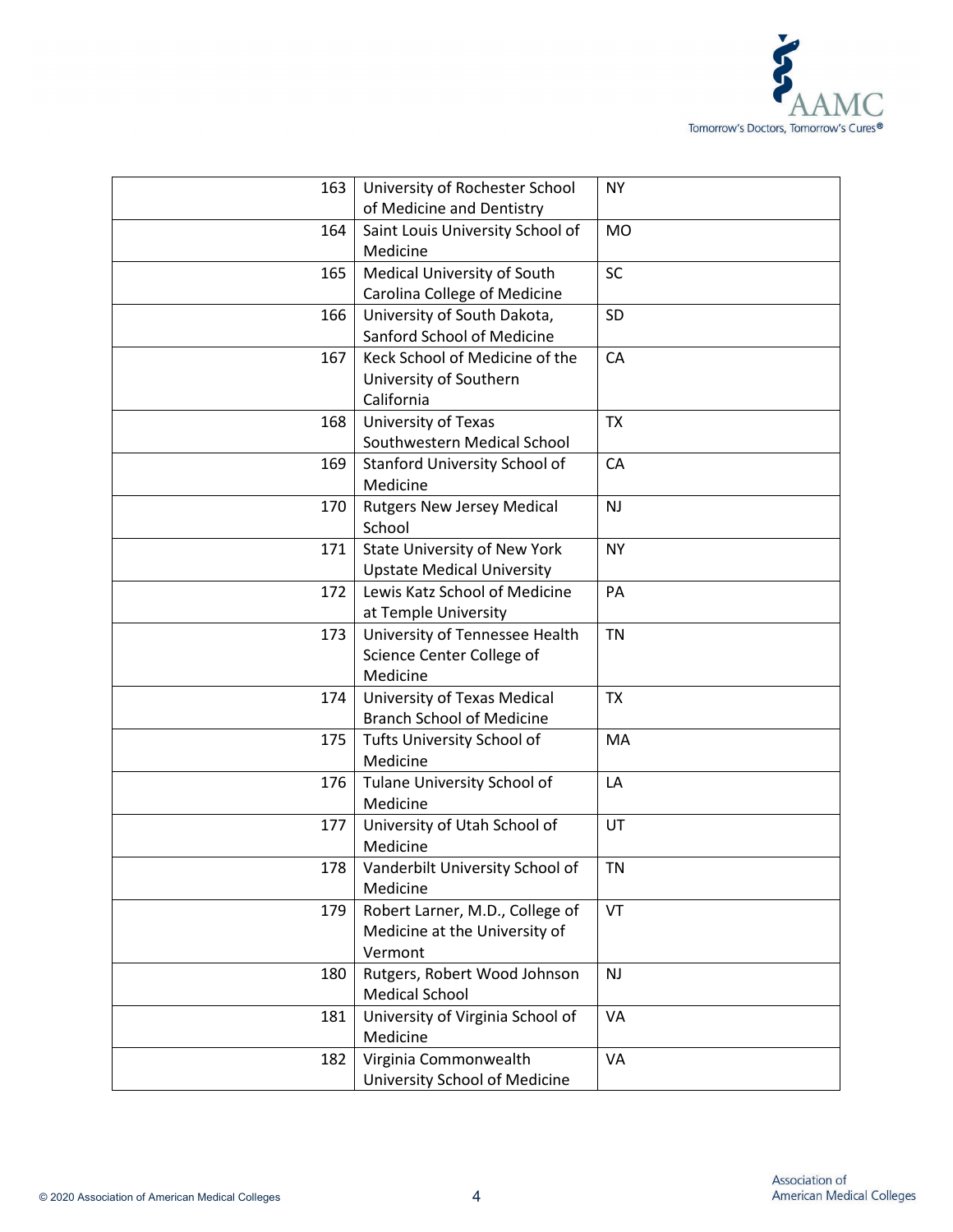

| 183 | University of Washington<br><b>School of Medicine</b>             | <b>WA</b>      |
|-----|-------------------------------------------------------------------|----------------|
| 184 | Washington University in St.                                      | <b>MO</b>      |
|     | Louis School of Medicine                                          |                |
| 185 | Wayne State University School                                     | MI             |
|     | of Medicine                                                       |                |
| 186 | Case Western Reserve                                              | OH             |
|     | University School of Medicine                                     |                |
| 187 | West Virginia University School                                   | <b>WV</b>      |
|     | of Medicine                                                       |                |
| 188 | University of Wisconsin School                                    | WI             |
|     | of Medicine and Public Health                                     |                |
| 190 | University of Connecticut School                                  | <b>CT</b>      |
|     | of Medicine                                                       |                |
| 191 | Yale School of Medicine                                           | <b>CT</b>      |
| 192 | The Warren Alpert Medical                                         | R <sub>l</sub> |
|     | <b>School of Brown University</b>                                 |                |
| 193 | University of Arizona College of                                  | AZ             |
|     | Medicine - Tucson                                                 |                |
| 194 | University of California, San                                     | <b>CA</b>      |
|     | Diego School of Medicine                                          |                |
| 195 | University of Massachusetts                                       | MA             |
|     | <b>Medical School</b>                                             |                |
| 196 | Michigan State University                                         | MI             |
|     | College of Human Medicine                                         |                |
| 197 | University of Hawaii, John A.                                     | H <sub>l</sub> |
|     | <b>Burns School of Medicine</b>                                   |                |
| 198 | Pennsylvania State University                                     | PA             |
|     | College of Medicine                                               |                |
| 801 | Icahn School of Medicine at                                       | <b>NY</b>      |
|     | <b>Mount Sinai</b>                                                |                |
| 802 | University of California, Davis,                                  | CA             |
|     | School of Medicine                                                |                |
| 803 | The University of Toledo College<br>of Medicine and Life Sciences | <b>OH</b>      |
| 804 | Louisiana State University                                        | LA             |
|     | School of Medicine in                                             |                |
|     | Shreveport                                                        |                |
| 805 | Renaissance School of Medicine                                    | NY.            |
|     | at Stony Brook University                                         |                |
| 806 | USF Health Morsani College of                                     | FL.            |
|     | Medicine                                                          |                |
| 807 | University of Nevada, Reno                                        | <b>NV</b>      |
|     | <b>School of Medicine</b>                                         |                |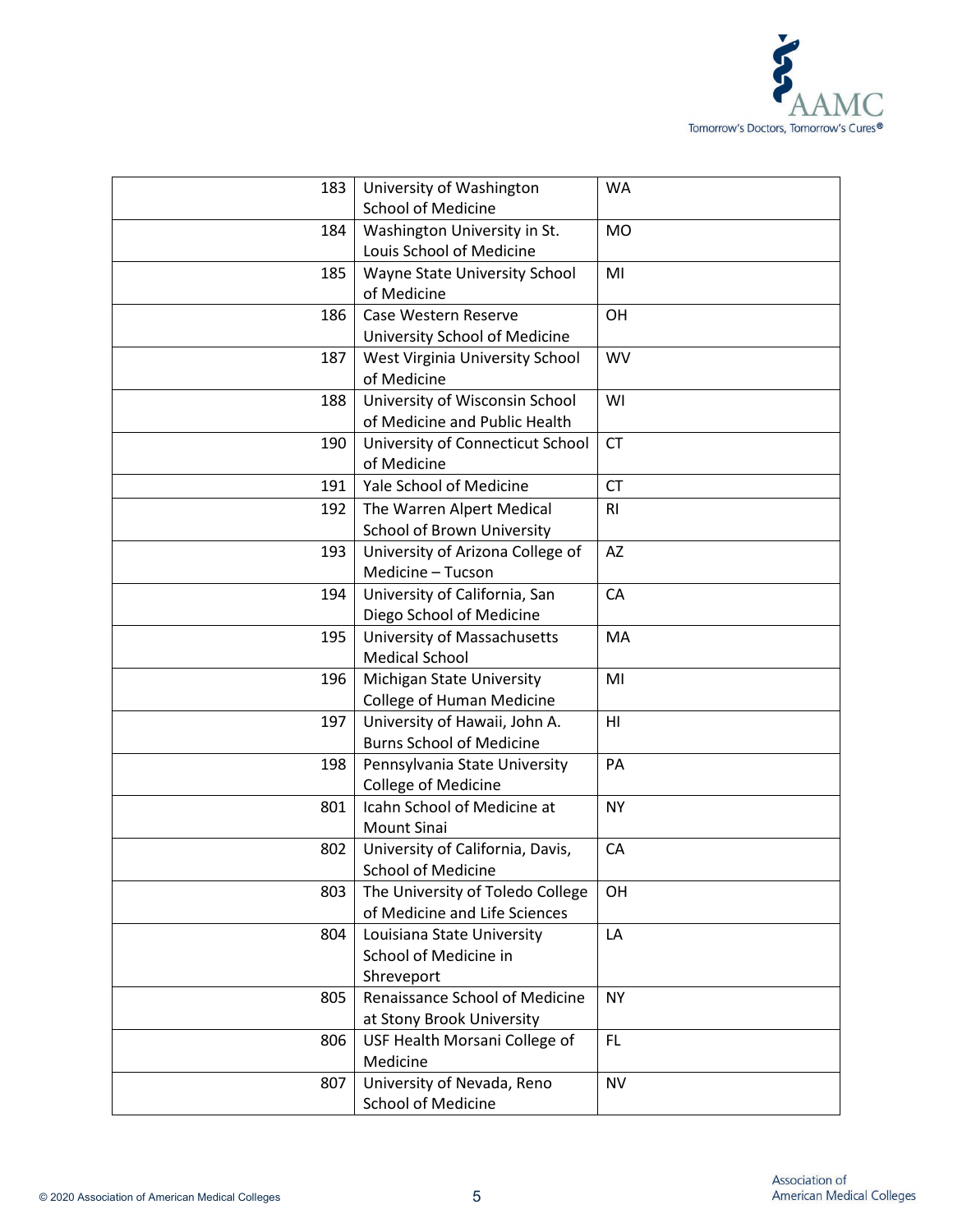

| 808 | University of Missouri-Kansas          | <b>MO</b> |
|-----|----------------------------------------|-----------|
|     | City School of Medicine                |           |
| 809 | McGovern Medical School at             | <b>TX</b> |
|     | the University of Texas Health         |           |
|     | Science Center at Houston              |           |
| 810 | Southern Illinois University           | IL        |
|     | <b>School of Medicine</b>              |           |
| 811 | Florida State University College       | <b>FL</b> |
|     | of Medicine                            |           |
| 812 | Rush Medical College of Rush           | IL        |
|     | <b>University Medical Center</b>       |           |
| 813 | Brody School of Medicine at            | <b>NC</b> |
|     | <b>East Carolina University</b>        |           |
| 814 | <b>Texas Tech University Health</b>    | <b>TX</b> |
|     | Sciences Center School of              |           |
|     | Medicine                               |           |
| 816 | University of South Alabama            | AL        |
|     | College of Medicine                    |           |
| 817 | Mayo Clinic Alix School of             | <b>MN</b> |
|     | Medicine                               |           |
| 818 | Eastern Virginia Medical School        | <b>VA</b> |
| 819 | <b>Wright State University</b>         | OH        |
|     | <b>Boonshoft School of Medicine</b>    |           |
| 820 | University of South Carolina           | <b>SC</b> |
|     | <b>School of Medicine</b>              |           |
| 821 | <b>Uniformed Services University</b>   | <b>MD</b> |
|     | of the Health Sciences F.              |           |
|     | <b>Edward Hebert School of</b>         |           |
|     | Medicine                               |           |
| 822 | Joint Medical Program UC B/SF          | CA        |
| 823 | <b>Texas A&amp;M Health Science</b>    | <b>TX</b> |
|     | Center College of Medicine             |           |
| 824 | Northeast Ohio Medical                 | OH        |
|     | University                             |           |
| 825 | Morehouse School of Medicine           | GA        |
| 826 | <b>East Tennessee State University</b> | <b>TN</b> |
|     | James H. Quillen College of            |           |
|     | Medicine                               |           |
| 828 | Marshall University Joan C.            | <b>WV</b> |
|     | <b>Edwards School of Medicine</b>      |           |
| 829 | <b>Ponce Health Sciences</b>           | PR        |
|     | University School of Medicine          |           |
| 830 | Universidad Central del Caribe         | PR        |
|     | <b>School of Medicine</b>              |           |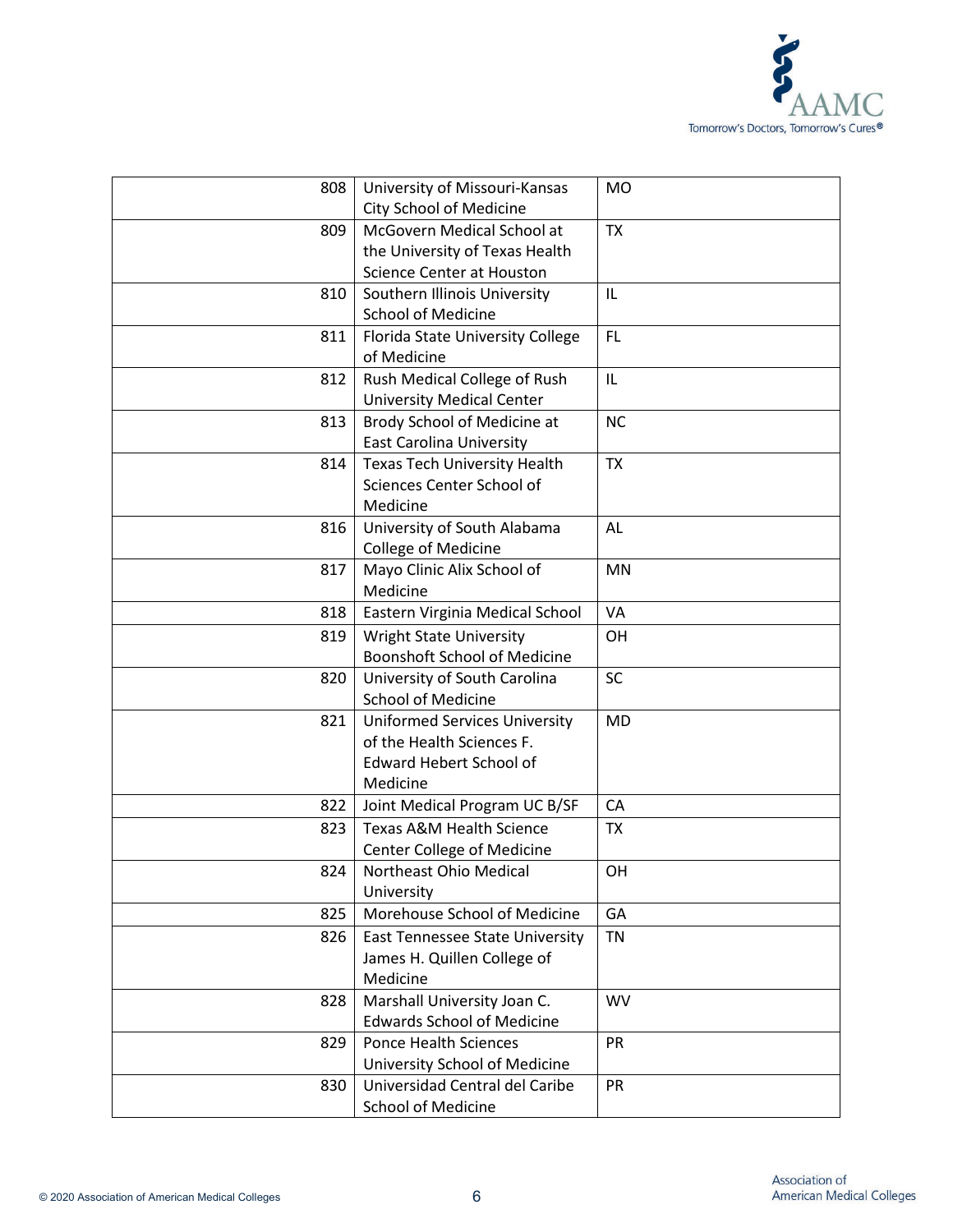

| 831 | <b>UCLA/Drew Medical Education</b><br>Program | CA        |
|-----|-----------------------------------------------|-----------|
| 832 | Mercer University School of                   | GA        |
|     | Medicine                                      |           |
| 833 | Drexel University College of                  | PA        |
|     | Medicine                                      |           |
| 835 | San Juan Bautista School of                   | PR        |
|     | Medicine                                      |           |
| 836 | University of Central Florida                 | FL        |
|     | College of Medicine                           |           |
| 837 | Florida International University              | <b>FL</b> |
|     | Herbert Wertheim College of                   |           |
|     | Medicine                                      |           |
| 840 | <b>UCR/UCLA Thomas Haider</b>                 | CA        |
|     | Program in Biomedical Sciences                |           |
| 841 | <b>UCLA PRIME</b>                             | CA        |
| 842 | Virginia Tech Carilion School of              | VA        |
|     | Medicine                                      |           |
| 844 | <b>Oakland University William</b>             | MI        |
|     | <b>Beaumont School of Medicine</b>            |           |
| 845 | Donald and Barbara Zucker                     | NY.       |
|     | School of Medicine at                         |           |
|     | Hofstra/Northwell                             |           |
| 846 | Geisinger Commonwealth                        | PA        |
|     | <b>School of Medicine</b>                     |           |
| 847 | <b>Central Michigan University</b>            | MI        |
|     | College of Medicine                           |           |
| 848 | Cooper Medical School of                      | <b>NJ</b> |
|     | Rowan University                              |           |
| 849 | University of California,                     | CA        |
|     | Riverside School of Medicine                  |           |
| 850 | University of South Carolina                  | SC        |
|     | <b>School of Medicine Greenville</b>          |           |
| 851 | University of Arizona College of              | AZ        |
|     | Medicine - Phoenix                            |           |
| 852 | Western Michigan University                   | MI        |
|     | Homer Stryker M.D. School of                  |           |
|     | Medicine                                      |           |
| 854 | Charles E. Schmidt College of                 | FL.       |
|     | Medicine at Florida Atlantic                  |           |
|     | University                                    |           |
| 855 | Frank H. Netter MD School of                  | <b>CT</b> |
|     | Medicine at Quinnipiac                        |           |
|     | University                                    |           |